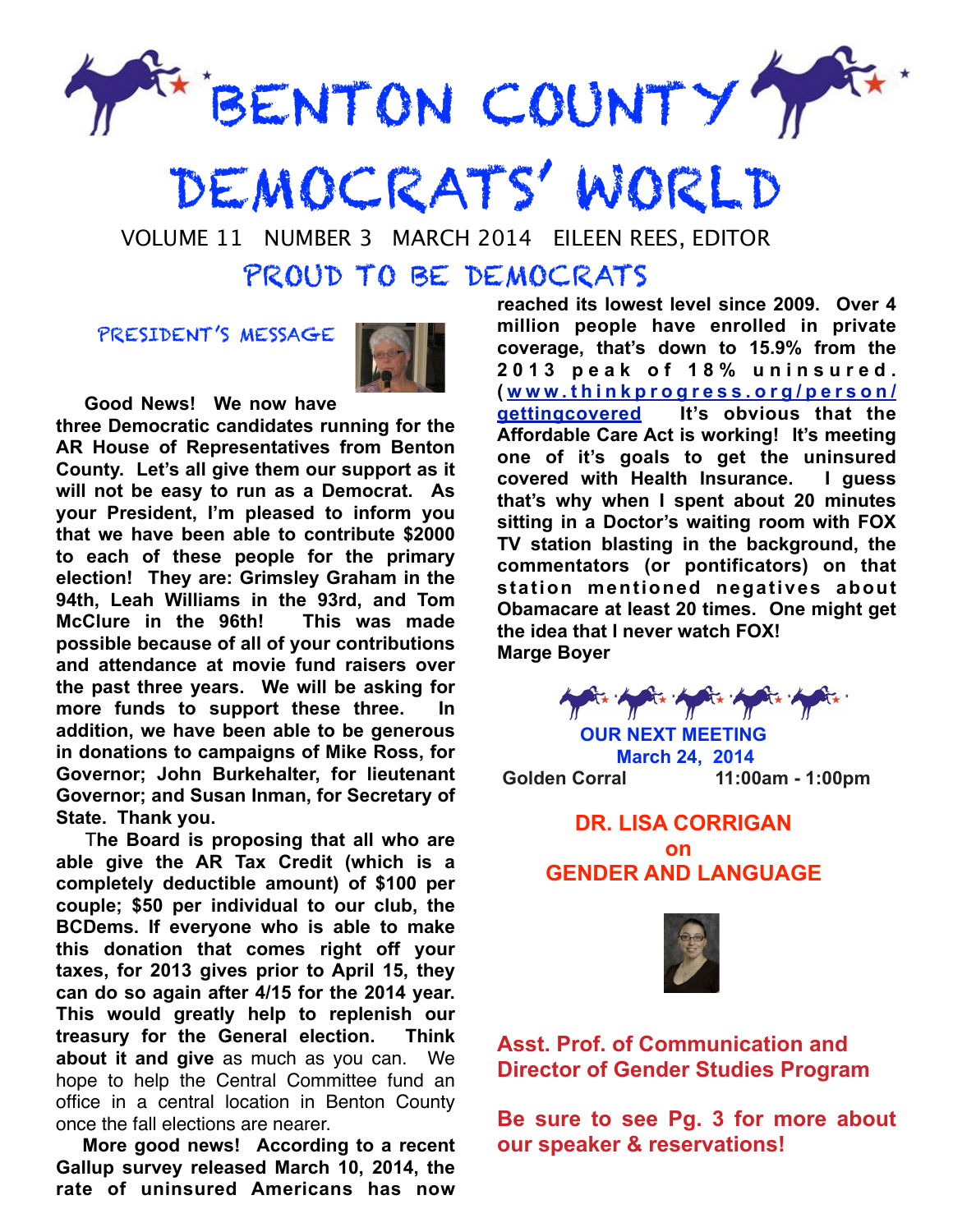#### **BENTON COUNTY DEMOCRATS Membership Meeting Minutes February 24, 2014**

 **The meeting was called to order by President Marge Boyer and began with the Pledge of Allegiance led by Thurman Metcalf. After lunch, Grimsley Graham introduced the speaker, candidate for Lt. Governor, John Burkhalter. He spoke about his background and how it has uniquely prepared him for this position. He also shared issues that will be the foundation of his campaign and how we can help him get this message out here in NWA. There was a brief Q&A session after his comments.** 

 **Marge started the business meeting announcing that all three announced Democratic candidates in our area were in attendance: Leah Williams, for State House District 93, Grimsley Graham, for State House District 94, and Tom McClure, for State House District 96. Marge also reminded everyone that blue bowl donations would be split between all the candidates attending the meeting and encouraged members to continue to donate generously to help their campaigns. Marge shared that Leah and Grimsley both have received \$2,000 donations from BCDems.** 

 **The next meeting will be March 24th, 11 am- 1 pm at the Golden Corral and the speaker will be Lisa Corrigan from University of Arkansas. Her topic will be "Gender and Language". So far 80 members have renewed their membership out of 250 on the roster. Marge requested members attending to assist in getting others to renew and to help increase our membership. Grimsley thanked BCDems for the donation to his**  campaign, Linda Farrell made an announcement concerning Planned **Parenthood efforts, and Suzanne Jessup gave a BCDCC update.** 

**There were announcements for upcoming fundraisers to benefit Leah Williams' campaign. Details are being finalized. Bill Beck shared that the movie, The Monuments Men, was a success with 111 people attended and brought in \$600+. Marge mentioned that Thurman Metcalf still has Boomerang Car Wash tickets to sell. She also encouraged members to bring in nonperishable items to be donated to Samaritan Center.** 

TREASURER;S REPORT

| Assets as of 1/1/2014:                            |              |
|---------------------------------------------------|--------------|
| <b>General Operating Fund</b>                     | \$8.622.46   |
| <b>Dedicated Democrats Fund</b>                   | \$361.00     |
| <b>Campaign Contributions Fund</b>                | \$<br>0.00   |
| Assets as of 2/1/2014:                            |              |
| <b>General Operating Fund</b>                     | \$4,591.07   |
| <b>Dedicated Democrats Fund</b>                   | \$361.00     |
| Campaign Contributions Fund \$5,000.00            |              |
| Assets as of 3/1/2014:                            |              |
| <b>General Operating Fund</b>                     | \$5,242.24   |
| <b>Dedicated Democrats Fund</b>                   | \$<br>361.00 |
| <b>Campaign Contributions Fund</b>                | \$<br>700.00 |
| <b>JANUARY Income and Expenses</b>                |              |
| <b>General Operating Income for January 2014:</b> |              |
| \$1,072.27                                        |              |
| <b>Blue Bowls</b>                                 | \$145.27     |
| <b>Membership Dues</b>                            | \$470.00     |
| <b>Movies</b>                                     | \$<br>457.00 |
| <b>General Operating Expenses for Jan. 2014:</b>  |              |
| \$5,000.00                                        |              |
| <b>Newsletter</b>                                 | \$103.68     |
| <b>Campaign Contributions Fund Income for</b>     |              |
| January 2014: \$5,000.00                          |              |
| <b>Transfer from General Operating Fund</b>       |              |
| \$5,000.00                                        |              |
| <b>FEBRUARY Income and Expenses</b>               |              |
| <b>General Operating Income for February</b>      |              |
| 2014: \$2,614.27                                  |              |
| <b>Blue Bowls</b>                                 | \$<br>216.27 |
| <b>Donations</b>                                  | \$<br>20.00  |
| <b>Membership Dues</b>                            | \$<br>250.00 |
| <b>Movies</b>                                     | \$<br>914.00 |
| <b>Meetings</b>                                   | \$1,214.00   |
| <b>General Operating Expenses for February</b>    |              |
| 2014: \$1,963.10                                  |              |
| <b>Meetings</b>                                   | \$1,130.60   |
| <b>Movies</b>                                     | \$ 832.50    |
| <b>Campaign Contributions Fund Expenses</b>       |              |
| for February 2014: \$4,300.00                     |              |
|                                                   |              |
| <b>To Grimsley Graham</b>                         | \$2,000.00   |
| <b>To Leah Williams</b>                           | \$2,000.00   |
| <b>To Susan Inman</b>                             | \$300.00     |



**REMEMBER TO FEED THE HUNGRY !**

**The meeting adjourned at 1:15pm** 

**Respectfully submitted, Pamela McCorkle Buncum, Secretary**